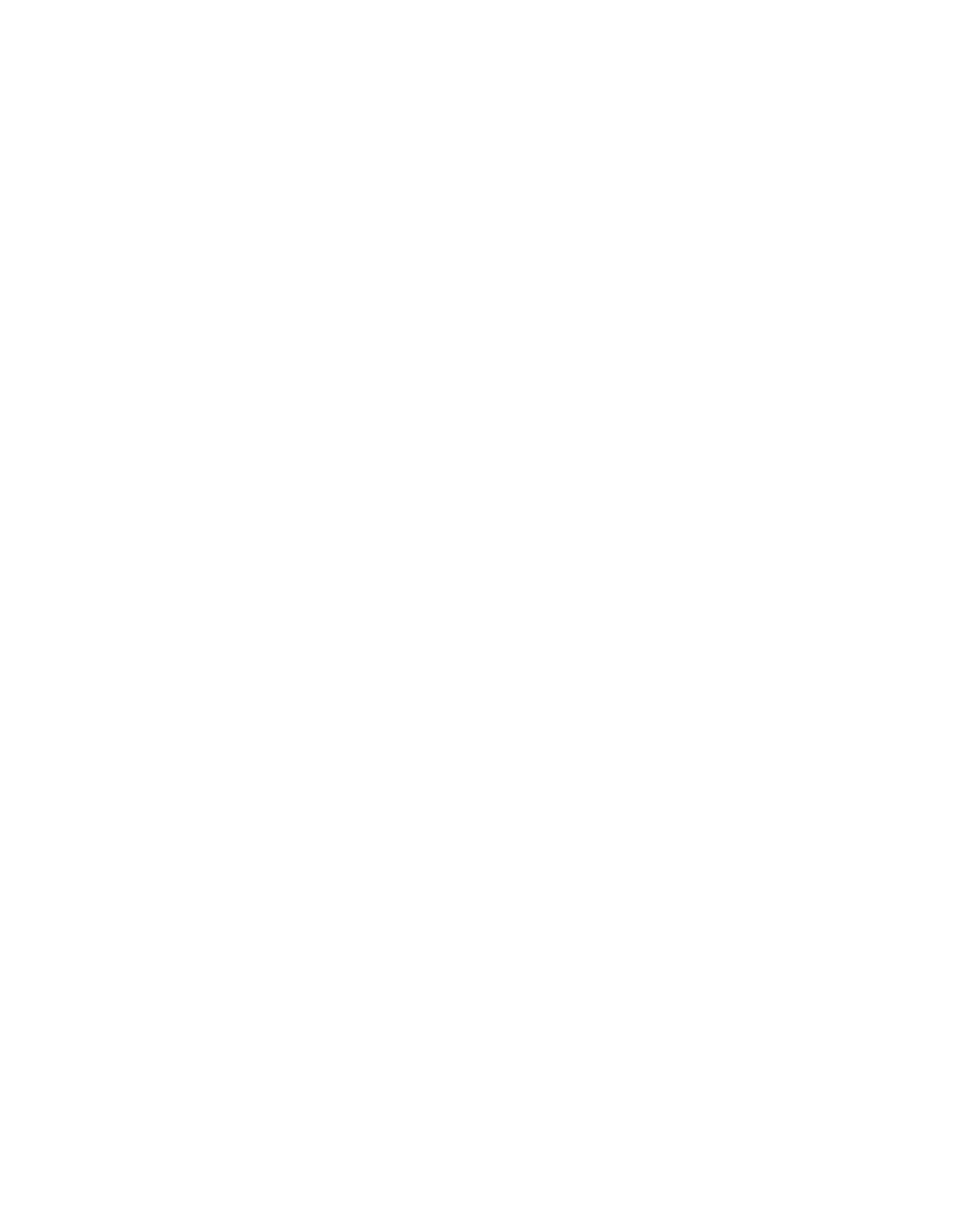## <span id="page-2-0"></span>**Table of Contents**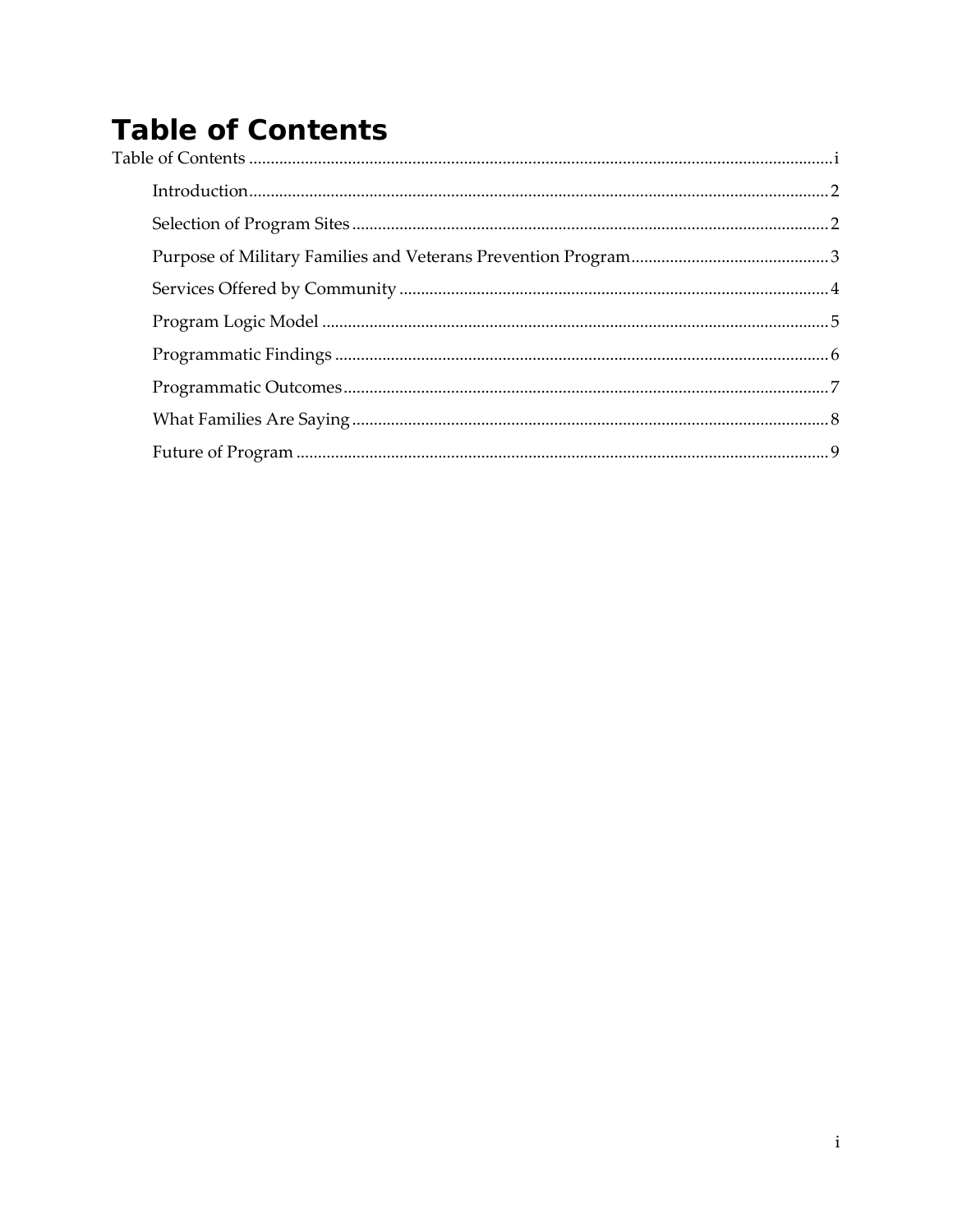#### <span id="page-3-0"></span>**Introduction**

In 2015, the 84<sup>th</sup> Texas Legislature required the creation of a pilot program for child abuse prevention for military families and veterans (HB 19). This legislation directed the Department of Family and Protective Services (DFPS) to develop and implement a prevention program to serve military and veteran families, who have committed, have experienced, or who are at a high risk of: family violence and/or child abuse and neglect. Named the Military Families and Veterans Prevention Program (MFVPP), this DFPS pilot program requires the delivery of prevention services with an early intervention component in targeted military and veteran communities in Texas.

As part of the pilot program, an outcomes evaluation was published in October 2017 and annual outcomes are reported through the DFPS Prevention and Early Intervention (PEI) Outcomes Report required by the 2018-2019 General Appropriations Act, Senate Bill 1, 85th Legislature, Regular Session, 2017 (Article II, Health and Human Services Commission, Rider 28), or through stand-alone report for years that the PEI Outcomes Report is not required. This report serves as the outcomes report required by Human Resources Code 53.002(d).

#### <span id="page-3-1"></span>**Selection of Program Sites**

With 15 active military installations, Texas has the second highest active duty military population in the United States. Approximately 10 percent of all active duty forces in the U.S. reside in Texas. In addition, nearly 1.6 million Veterans live in Texas (second highest number of veterans of any state in the U.S.). Veterans are younger than in years prior and are less likely to be employed, with an unemployment rate that is three times higher than their civilian counterparts.

DFPS focused this prevention initiative in the three largest military communities in Texas. This program was designed for military and veteran families with children 0-17 years of age who are at risk of family violence or abuse and neglect.

| County  | Active Duty Members* | Dependents* | Veterans** |  |  |
|---------|----------------------|-------------|------------|--|--|
| Bell    | 46.114               | 74,831      | 36,965     |  |  |
| Bexar   | 34.912               | 41.881      | 158.710    |  |  |
| El Paso | 28,465               | 46,437      | 47.936     |  |  |

|  | Table 1 - Military and Veteran Families in Targeted Counties |
|--|--------------------------------------------------------------|
|--|--------------------------------------------------------------|

\* Source: DoD Strategic Plan, 2013

\*\* Source: Texas Veterans Commission Report, "Veterans In Texas, A Demographic Report" Dec 2013

Texas National Guard members, Ready Reservist, discharged service members, and the local military retiree population are not listed in Table 1 as these citizen soldiers and retirees are embedded into the general population within each targeted military community, but they are still eligible for prevention services provided under the pilot program.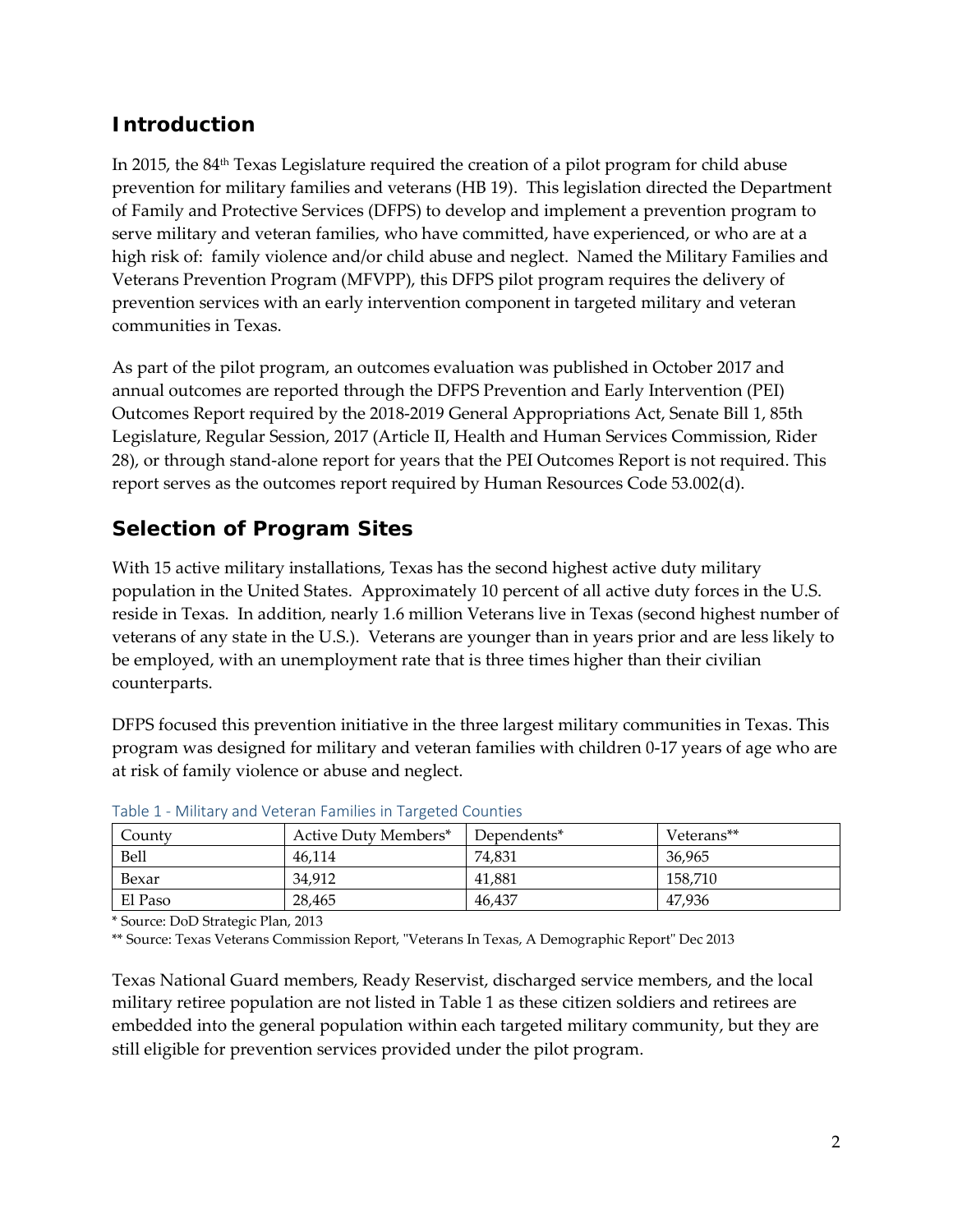#### <span id="page-4-0"></span>**Purpose of Military Families and Veterans Prevention Program**

PEI worked with military communities and stakeholders to craft the Military Families and Veterans Prevention Program (MFVPP) to fulfill the requirements of HB 19. Research has shown that five protective factors are closely linked to a decreased likelihood of child abuse and neglect:

- Family functioning/resiliency;
- Social support;
- Knowledge of parenting/child development;
- Concrete support; and
- Nurturing and attachment.

Providers had flexibility to concentrate their resources to best fit the specific needs in their area. Each provider developed a comprehensive plan to build and support military families' protective factors, resulting in stronger, safer families and improved military communities. Required services include:

- evidence-based or promising practice programs to support military families;
- performance measures that gauge program effectiveness;
- programs with a focus on children ages 0-17; and
- an approach focused on the needs of military and veteran families, and the military culture and environment they live in.

Providers were also required to develop an official working relationship with the local Family Advocacy Program (a Department of Defense sponsored program for child and domestic abuse prevention and intervention) and provide ancillary services targeted toward needs identified in their Community Needs Assessment, as required in the request for applications.

| County  | <b>Associated Military</b> | <b>Primary Contractor</b>      | Subcontractor (if applicable)              |
|---------|----------------------------|--------------------------------|--------------------------------------------|
|         | Instillation               |                                |                                            |
| Bell    | Fort Hood                  | STRONG STAR - University of    | Poet for Hire;                             |
|         |                            | Texas Health Science Center    | Restorative Hope Sanctuary;                |
|         |                            | San Antonio;                   | Texas A&M                                  |
|         |                            | The Boys and Girls Clubs of    |                                            |
|         |                            | <b>Central Texas</b>           |                                            |
| Bexar   | Joint Base San             | United Way of San Antonio and  | Family Endeavors;                          |
|         | Antonio                    | Bexar County (UWSA)            | Family Service Association of San Antonio; |
|         |                            |                                | Children's Shelter;                        |
|         |                            |                                | Big Brothers Big Sisters of South Texas;   |
|         |                            |                                | Any Baby Can;                              |
|         |                            |                                | Voices for Children                        |
| El Paso | Fort Bliss                 | Child Crisis Center of El Paso | Big Brothers Big Sisters                   |

#### Table 2 – Service Providers by County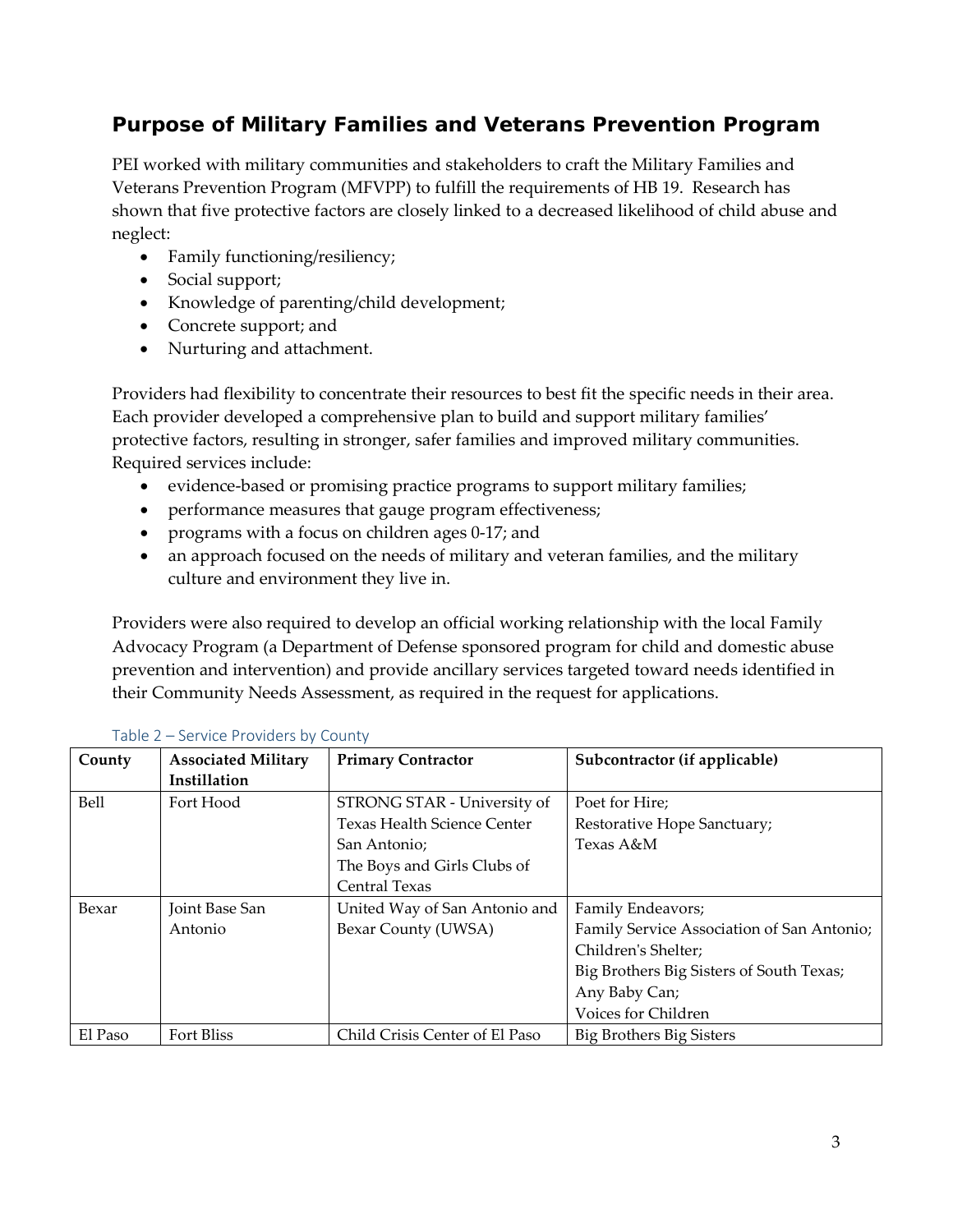#### <span id="page-5-0"></span>**Services Offered by Community**

#### Bell County – STRONG STAR and Boys and Girls Clubs of Central Texas

STRONG STAR includes three separate programs for military families along the deployment cycle, including prior to deployment, deployment, and return home. This includes parent education, counseling, skills and mentoring services for youth, and innovative programing such as STEM curricula and poetry classes to engage families in building resiliency. Boys and Girls Clubs of Central Texas provides individual and group mentoring services to youth and families in the program.

#### Bexar County - United Way of San Antonio and Bexar County (UWSA)

UWSA participates in the Mission United program to provide military information and referrals for families. Additionally, several evidence-based parent education and youth engagement models are offered directly and through subcontractors, such as: Parents as Teachers, Stewards of Children, Nurturing Parenting Program, Big Brothers Big Sisters, and Nurturing Parenting. Counseling, including Parent-Child Interaction Therapy, is available. UWSA also contracts to provide basic needs, case management, and group connections. Additionally, training and resources are made available to early childcare providers to prevent and identify abuse and neglect.

#### El Paso County - Child Crisis Center of El Paso (CCCEP)

CCCEP provides the STEP parenting curriculum in a group setting for military and veteran families, along with case management and support using the WRAP model. They can also provide emergency shelter for up to 31 children, age newborn through 13 years, for families experiencing a crisis. CCCEP also has specific services for fathers and father figures. Big Brothers Big Sisters provides youth mentoring and parent and volunteer workshops.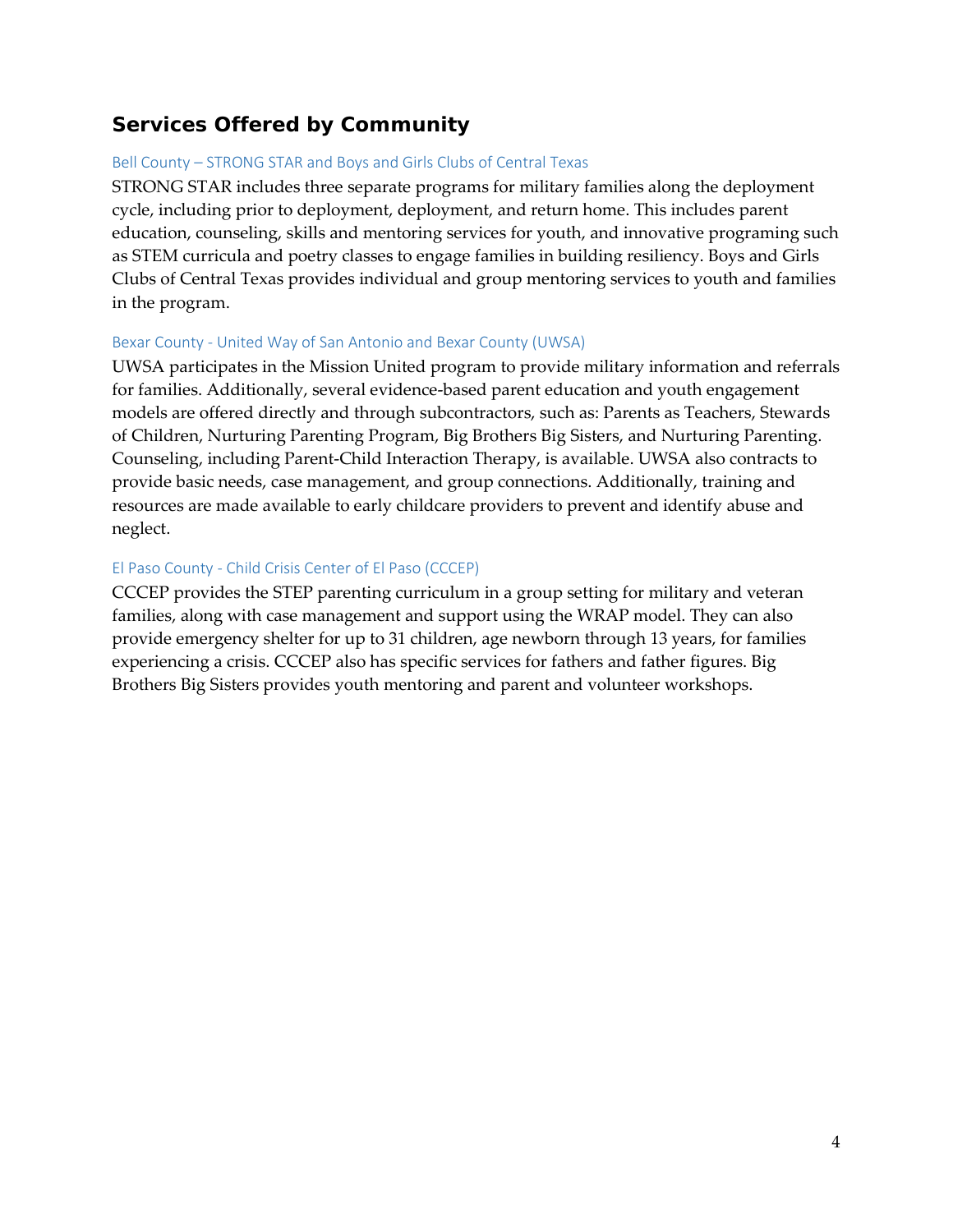#### <span id="page-6-0"></span>**Program Logic Model**

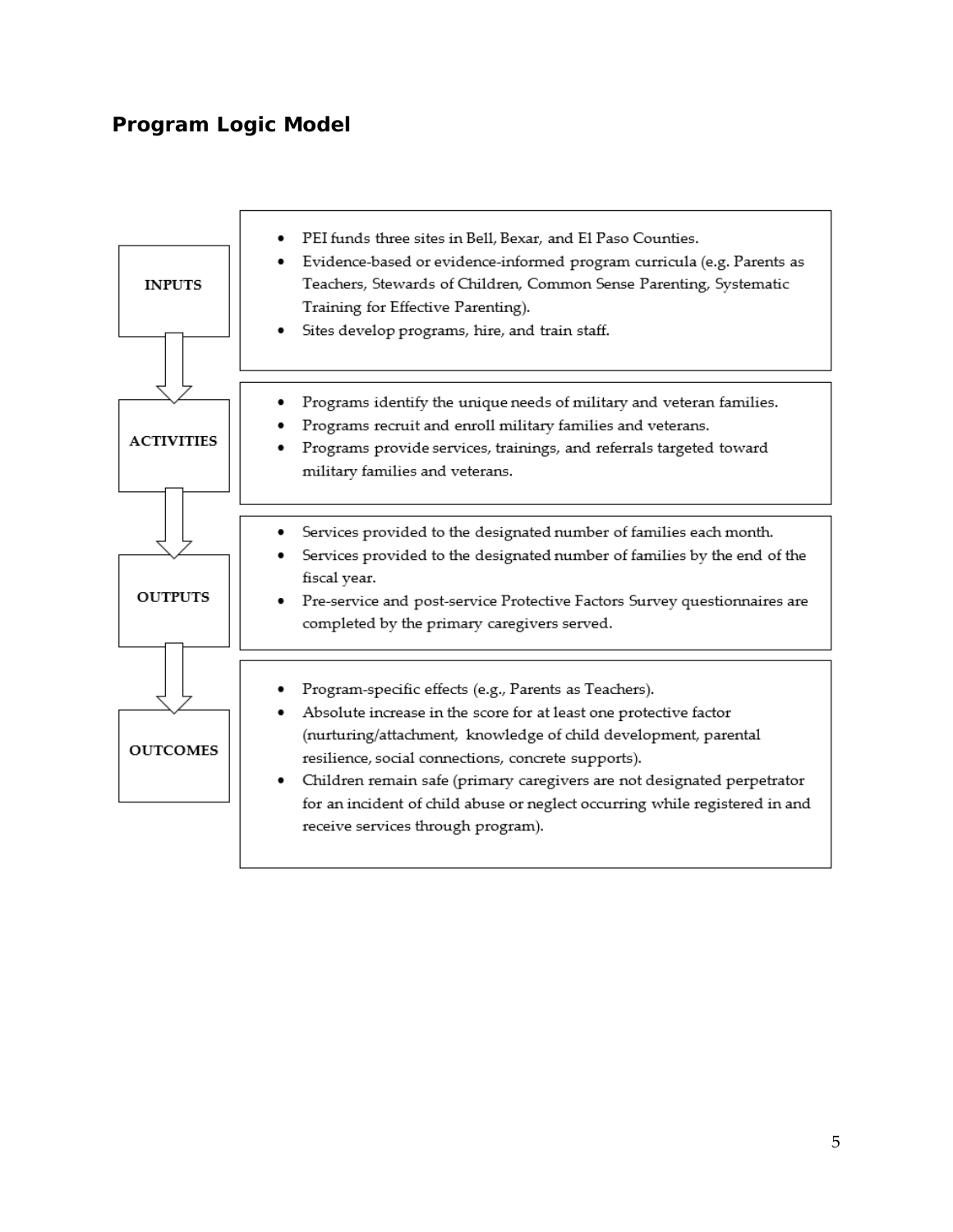#### <span id="page-7-0"></span>**Programmatic Findings**

PEI published a [program evaluation](http://www.dfps.state.tx.us/About_DFPS/Reports_and_Presentations/PEI/documents/2017/2017-10-12_Military_Families_Report.pdf) for the Military Families and Veterans Prevention Program (MFVPP) in 2017 and continues to monitor the progress made in serving current service members, veterans, and military families. While each provider tailored services to the specific and diverse needs of the military population in their area, several overarching themes appear in all three communities:

- Families perceive seeking help as having potential negative consequences should their command structure become aware of the family engaging in services. Military connections were essential to recruitment. Buy-in from military and base staff eased challenges to recruitment and reduced perceived stigma from engaging in services.
- Families needed more assistance in meeting basic needs (such as housing and food) than anticipated, especially those that are active-duty members.
- Families often struggled with transportation, child care, and for enlisted members, not having the flexibility to take off a few hours every week for several weeks to complete an evidence-based program or engage in counseling. While providers made modifications to the program to meet family needs, it became difficult to maintain program fidelity.
- Military spouses demonstrated different needs from military-connected youth, and different from that of the active-duty member or veteran. Many services were more accessible for military-connected family members, including spouses or children, rather than the enlisted member, because family members were often the most available for services. This includes challenges related to work and training schedules of active-duty service members, deployments, and frequent moves within the community to maintain affordable housing.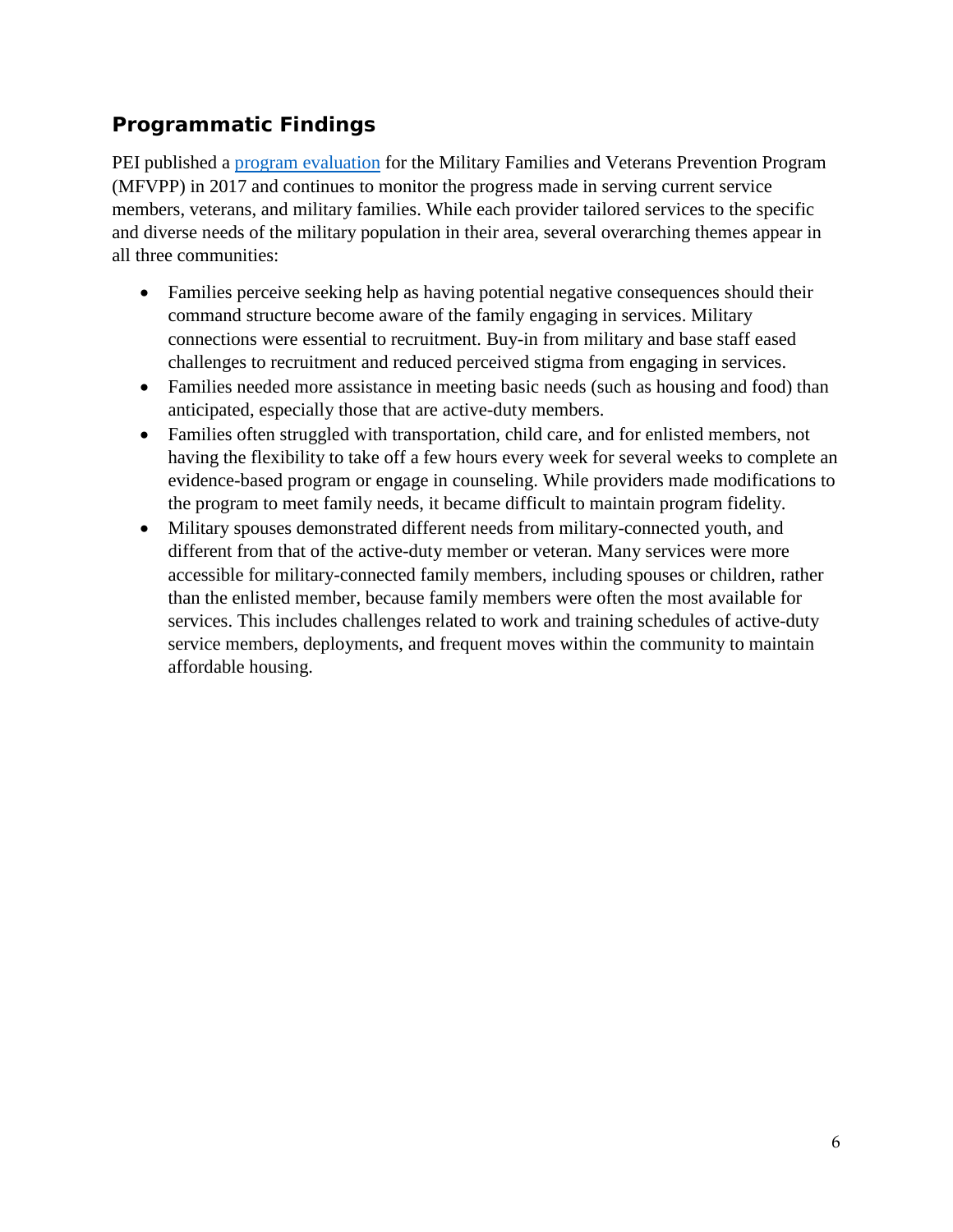#### <span id="page-8-0"></span>**Programmatic Outcomes**

## ᄍ *Serving more than 2,700 Families*

More than 2,700 families have benefited from direct services and connections to other supports in the community. Providers have also engaged more than 30,000 individuals through community events, referral links, and trainings.



 $\overline{a}$ 

### *23% of caregivers were prior perpetrators of child abuse or neglect*

Meeting High Risk Needs: 23 percent of caregivers had prior involvement in the child welfare system as a perpetrator of child abuse or neglect. Studies have identified other risk factors prevalent families with military connection such as marital conflict, domestic violence, depression, anxiety, and "secondary traumatization" that interferes with effective parenting as well as increased risk for emotional and behavioral problems among children.<sup>[1](#page-8-1)</sup>

# *99.2% of primary caregivers served do not come to the attention of child welfare*

The vast majority of primary caregivers served in this program were not identified as a designated perpetrator during or after their participation in the program (99.2%).

# *90% Increase in Protective Factors*

More than 90% of families served in the program increased at least one protective factor as measured by the Protective Factors Survey.

<span id="page-8-1"></span><sup>1</sup> Saltzman WR, Lester P, Beardslee WR, Layne CM, Woodward K, Nash WP. Mechanisms of risk and resilience in military families: theoretical and empirical basis of a family-focused resilience enhancement program. Clin Child Fam Psychol Rev. 2011;14(3):213–230. doi:10.1007/s10567-011-0096-1. Retrieved from: https://www.ncbi.nlm.nih.gov/pmc/articles/PMC3162635/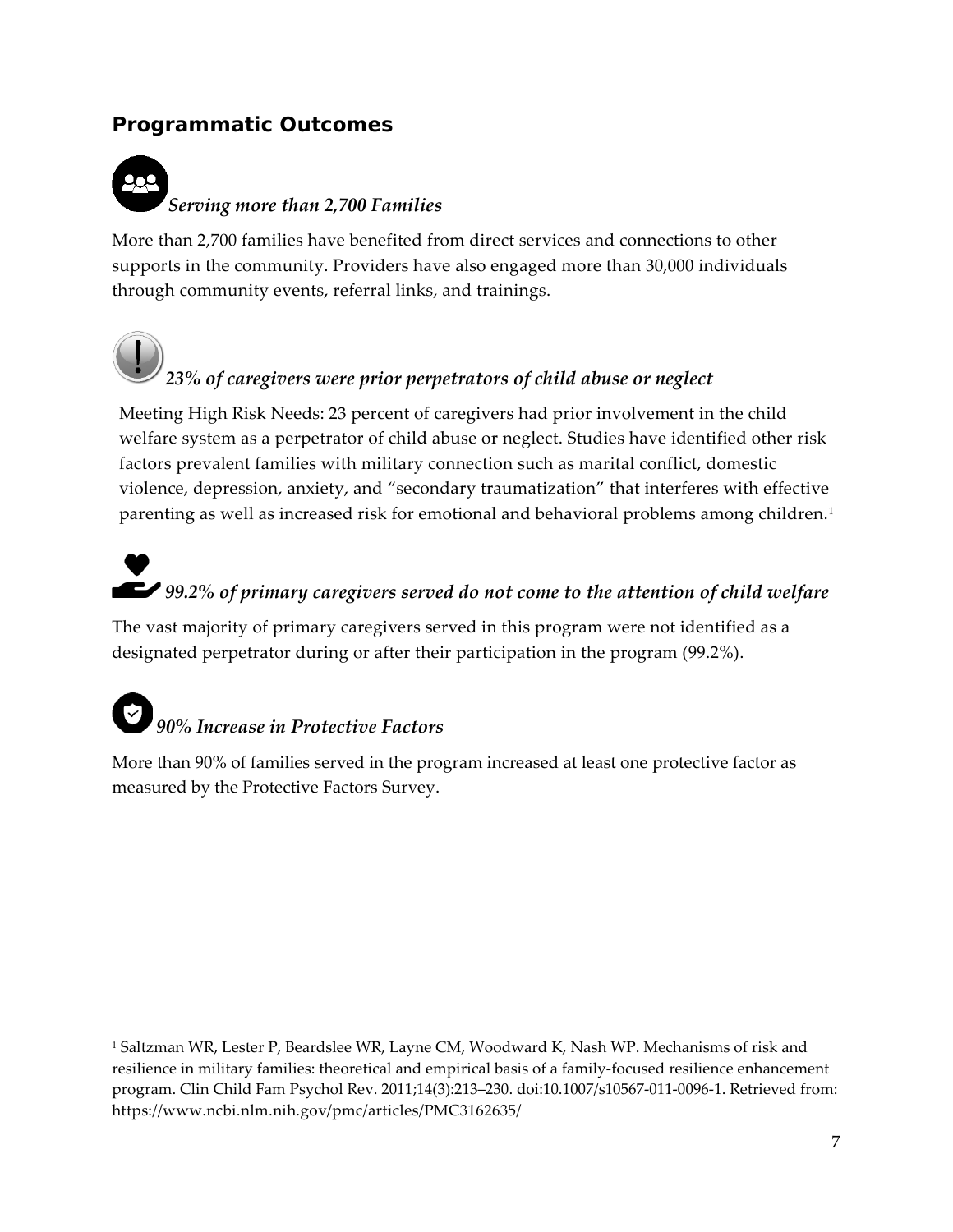#### <span id="page-9-0"></span>**What Families Are Saying**

Qualitative feedback continues to drive referrals to the program and give families the supportive boost from services:

"When my wife was diagnosed with a terminal condition, I knew it would be a struggle for our family. The ability to maintain my Active Duty job, be a parent of two kids, and a fulltime caregiver became very stressful for me. The program offered in home counseling sessions that made it easier on me as an Active Duty Military member and parent filling both roles. My kids were able to talk to the counselor and build the trust they needed with her. The program invited us to local events where we were able to meet other military families in similar situations. This gave the kids and us as a family to see that we weren't the only ones struggling. Our counselor helped our family through this difficult time by counseling myself and taking the time to visit and follow up with the children when they had a difficult time including periods of self-harm and contemplating suicide. Overall there are not enough words to describe how important our counselor was to our family and how this program provided not only the help our family needed but the strength to move forward."

"My husband is currently in the military and I recently have separated from the Army. After our twins were born a year ago, I realized that not only was I dealing with postpartum depression but also PTSD from prior deployments. We were introduced to the program's Wraparound Case Management services. With my husband deploying in three months, we were able to take parenting classes together and get the assistance needed for while he was deployed. The classes helped me talk through things and relate to others. I felt reassured through the process."

"Since joining the Military Family and Veterans Prevention Program, we have received many services which have helped tremendously to support our family: things like counseling, parent education, and basic needs. Being in a family with a wounded warrior is difficult, especially being a disabled vet myself. It presents financial struggles, as well as social and family issues. This program has helped us meet other families in similar situations by providing outings, like going to the San Antonio Zoo or a meet and greet where we were able spend time as a family that otherwise we couldn't afford. Our counselor worked one-on-one with us to address our specific situation and even helped surprise our son with a new donated bike after he broke his. From the help we've received financially, through therapy and advice about work and life, we appreciate this program more than we can express. It has truly eased my mind and my heart as we work through the stress and trials of our lives."